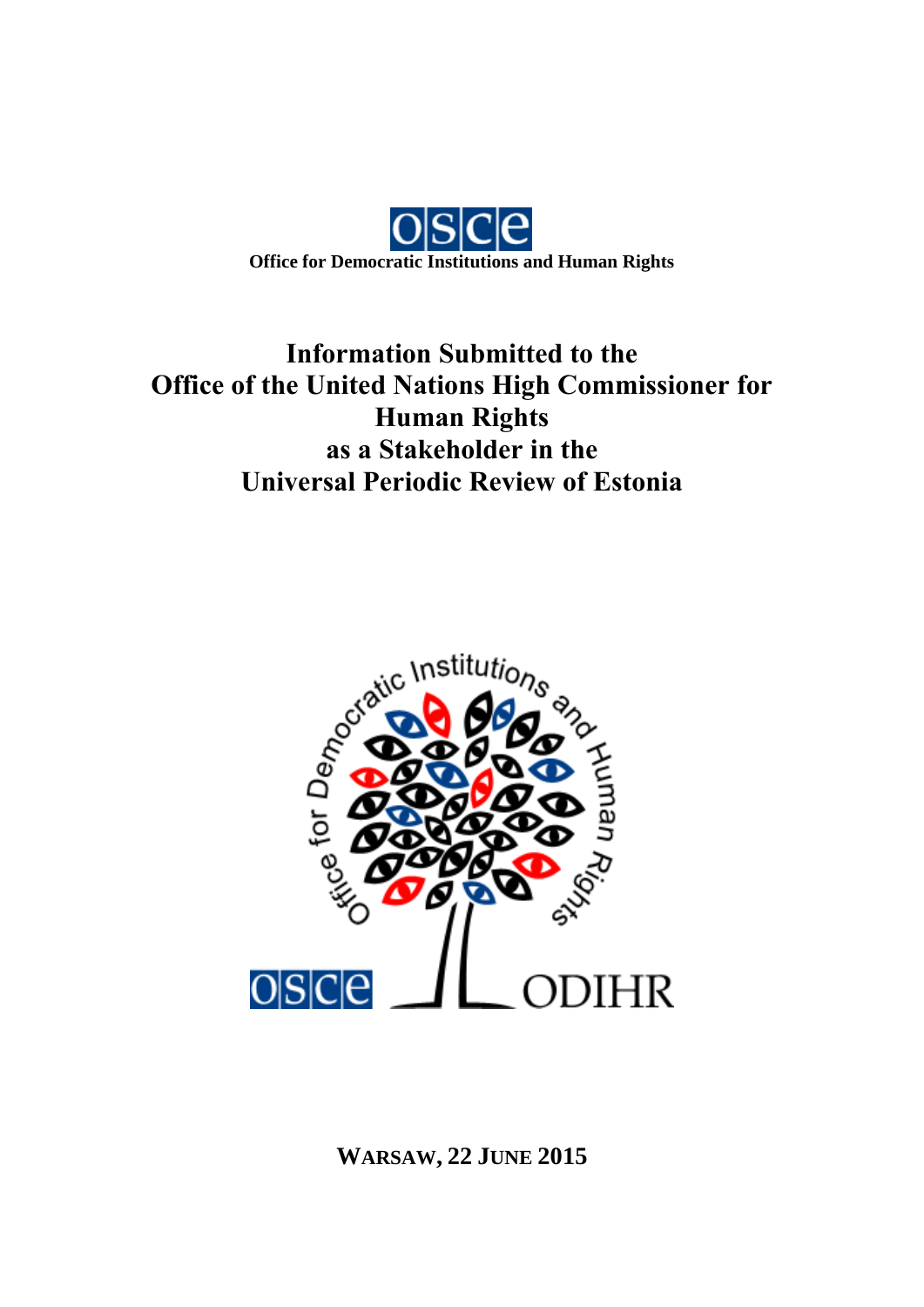#### **OSCE/ODIHR Submission of Information about an OSCE participating State or Partner for Co-operation under consideration in the Universal Periodic Review Process**

**Participating/Partner State:** Estonia **UPR Session and Date of Review:** 24th Session, January-February 2016

## **Background**

Estonia is a participating State in the Organization for Security and Co-operation in Europe (OSCE) and has thus undertaken and has recently reaffirmed a wide range of political commitments in the "human dimension" of security as outlined in relevant OSCE documents.<sup>1</sup> The OSCE Office for Democratic Institutions and Human Rights (OSCE/ODIHR) has been mandated by OSCE participating States, including Estonia, to assist them in implementing their human dimension commitments. OSCE/ODIHR assistance includes election observation and assessment activities as well as monitoring and providing assessments, advice and recommendations relating to implementation of commitments in the fields of human rights, democracy, tolerance and non-discrimination, and the situation of Roma and Sinti in the OSCE area. The present submission provides publicly available country-specific information that may assist participants in the Universal Periodic Review process in assessing the situation in Estonia and its implementation of past recommendations, as well as to formulate new recommendations that may be relevant to enhancing the enjoyment of human rights and fundamental freedoms.

#### **Election-related activities**

Following an invitation from the Permanent Mission of the Republic of Estonia to the OSCE and based on the recommendation of a Needs Assessment Mission, the OSCE/ODIHR deployed an Election Expert Team (EET) to observe the 1 March 2015 parliamentary elections. The OSCE/ODIHR EET focused on particular aspects of the elections related to Internet voting, political party and campaign finance and the participation of national minorities. The final EET report concluded that "most OSCE/ODIHR EET interlocutors expressed a high degree of trust in reliability and security of Internet voting. Internet voting was administered efficiently and in line with the legal framework, although additional measures can be taken to enhance transparency and accountability of the process." The report also noted that "The Political Parties Act has been amended several times since the last parliamentary elections, and provides a generally solid legal framework for regulating political party and campaign finance." The OSCE/ODIHR EET noted a positive trend of parties across the political spectrum placing candidates belonging to national minorities on party lists, in some cases in prominent positions, and greater efforts by parties and candidates to reach out to Russian-speaking voters, including with campaign information in Russian. See the full report and recommendations at<http://www.osce.org/odihr/elections/estonia/160131>

#### **Legislation reviewed by ODIHR** NTR

<sup>1</sup> <sup>1</sup> Compendium of OSCE Human Dimension Commitments, vol 1 and 2; Astana Commemorative Declaration, 2010.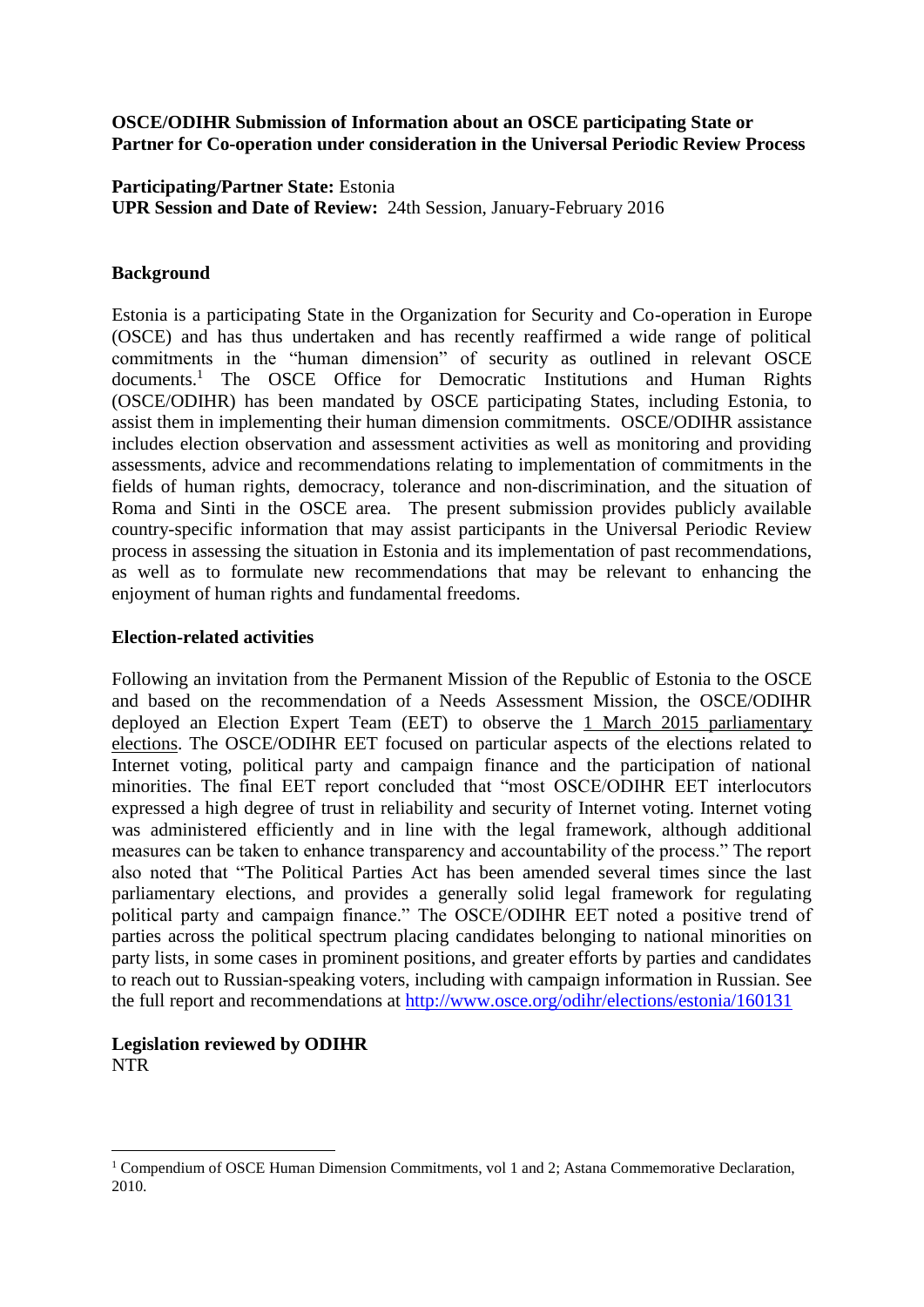## **Tolerance and non-discrimination issues, including incidents of and responses to hate crime**

The authorities in Estonia and other sources have not provided information or data on hate crime to ODIHR since the 2010 hate report. However some data and information has been received by civil society organizations and groups<sup>2</sup>.

OSCE participating States have made a number of commitments to promote tolerance and non-discrimination and specifically to combat hate crime, and the OSCE/ODIHR supports states in their implementation of those commitments. In this context, the OSCE/ODIHR reports annually on hate crimes, incidents and responses in the OSCE region– to highlight the prevalence of hate crimes and good practices that participating States and civil society have adopted to tackle them. It also helps participating States to design and draft legislation that effectively addresses hate crimes; provides training that builds the capacity of participating States' criminal justice systems and the law-enforcement officials, prosecutors and judges that staff them; raises awareness of hate crimes among governmental officials, civil society and international organizations; and supports the efforts of civil society to monitor and report hate crimes.

Starting with its 2012 reporting cycle, ODIHR introduced a system of key observations for all countries, based on OSCE Ministerial Commitments related to hate crime recording and monitoring. For its 2013 reporting cycle, ODIHR made the following observation in relation to Estonia: 'ODIHR observes that Estonia has not periodically reported reliable information and statistics on hate crimes to ODIHR.'

Information from civil society organizations and groups and intergovernmental organizations

Additionally, ODIHR sent requests for information on hate crime incidents in Estonia to inter-governmental organizations and to international and local civil society organizations and groups. In terms of hate incidents based on bias against Christians, World Without Nazism reported one attempted arson attack and one incident of the desecration of a church. In terms of hate incidents based on bias against LGBT people, the Estonian LGBT Association reported one physical assault and one incident involving threats.

# **Roma and Sinti issues**

The 2013 Status Report on the Implementation of the Action Plan on Improving the Situation of Roma and Sinti in the OSCE Area points out that Estonia in their reply to the OSCE/ODIHR questionnaire has listed the development and adoption of national Roma policy document as its main achievement in implementation of the OSCE commitments related to Roma and Sinti. See full report at<http://www.osce.org/odihr/107406>

**Country-specific ODIHR monitoring, assessment, co-operation and assistance activities (other than elections)** NTR

**Other assessments and recommendations contained in ODIHR reports on thematic human issues**

Democratic Governance

1

<sup>2</sup> http://hatecrime.osce.org/estonia